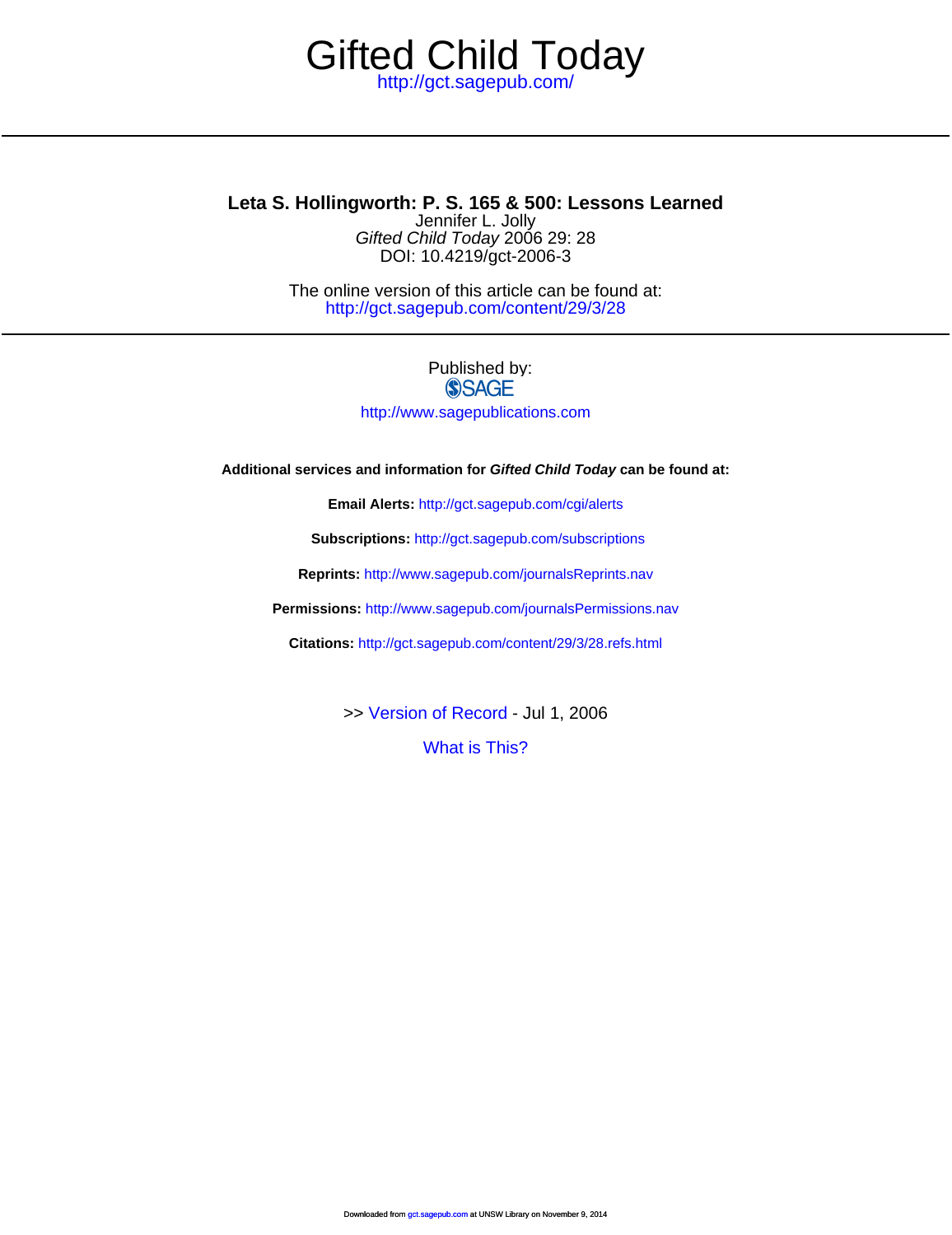*Jennifer L. Jolly, Ph.D.*

## Leta S. Hollingworth: **P. S. 165 & 500: Lessons Learned**

In the<br>establi<br>practic<br>what l<br>studer<br>Stedm<br>educat<br>create<br>ing ex<br>numer<br>researc<br>Be<br>stifted In the early 1920s, as the field of gifted education was establishing itself as a legitimate field of study and practice, Leta Hollingworth sought to understand what best classroom practices would best suit gifted students. Hollingworth built upon the work of Lulu Stedman and other pioneers in the field of gifted education, in combination with her own research, to create a curriculum and qualitatively different schooling experience for gifted students. Her groundbreaking work at P. S. 165 and 500 was chronicled in her numerous published works and provides the initial research base for practices in gifted education.

Before the establishment of special classes for gifted students at P. S. 165 and 500 in New York City, other such classes had been introduced at P. S. 15 and 64. However, these classes were on a much smaller scale, and little had been done to document their progress or gather information on the gifted students' academic, social, or emotional needs (Klein, 2002). P. S. 64's Opportunity Class offered gifted students "an enriched curriculum . . . with privileges to meet the needs of children whose capabilities extended to the highest possible degree of attainment" (Specht, 1919, p. 393).

Classes at P. S. 15 and 64 were the exception rather than the accepted practice for educating gifted children. Hollingworth noted either the simple lack of regard for the education of the gifted or the outright resentment voiced by others who viewed giftedness as something to be repelled as undemocratic rather than embraced as a form of democracy. Hollingworth, citing Professor Walter Pitkin of Columbia University, observed,

After all, the average tax-payer and voter has enough animal egotism in him to resent the suggestion that he spend his own good money to train children brighter than his own, so

that, in the next generation they may hold high positions—while his own children earn a simple living as chauffeurs, bricklayers, motormen and janitors . . . in our country at least we cannot hope to combine, under our public school system, mass education and the selective training of leaders. (as cited in Hollingworth, 1930, pp. 196–197)

Hollingworth (1924a) defined *democracy* as follows: "every human being has an opportunity to live and work in accordance with their inborn capacity for achievement" (p. 298). Hollingworth (1926) also believed, "The child should have brought to his attention whatever will most help him to adjust successfully to a civilized world, and at the same time to render maximum service to others, of which he may be capable" (p. 313).

In 1922, 5 years after her initial meeting with Child E, an extremely gifted youngster, Hollingworth gained an opportunity to serve the academic needs of gifted children and study these children in an authentic environment. She was eager to offer educational opportunities for the most able, just as special classes had been established for the "feebleminded."

It has been urged that there need be no special provisions for the able, as they can take care of themselves under any circumstances and may be trusted to find their own way through the world. We do not know the truth of this assumption and cannot know it until at least one generation of tested children has passed through adulthood. . . . It has already been shown that they find their way forward in school, but not to a level commensurate with their capacity for functioning. (Hollingworth, 1926, pp. 296–297)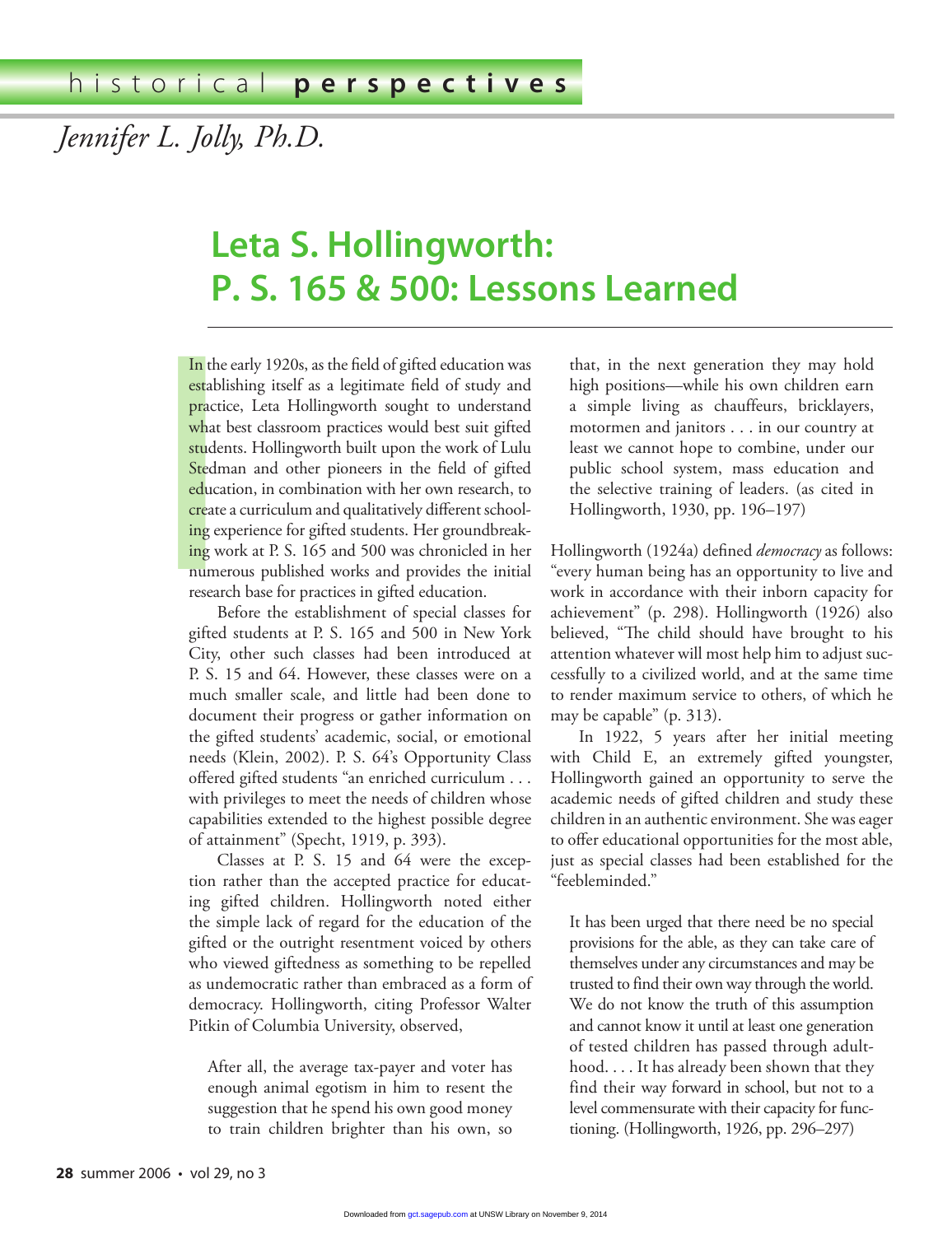Hollingworth's work with the Special Opportunity Class at P. S. 165 eventually would yield nearly 40 research articles, a textbook, and the blueprints for Hollingworth's work at P. S. 500 approximately 15 years later (Hollingworth, 1990). In the early 1920s, P. S. 165 struggled with several "misfits" who were too academically advanced to be with their chronological age peers but unable to socially adapt when advanced three grade levels.

The Special Opportunity Class was organized with the idea that within the district might be found enough such children of approximately the same chronological age to form a class which would be relatively homogeneous, both socially and educationally; that their needs might then be studied and provided for. (Cobb, Hollingworth, Monahan, Taylor, & Theobald, 1923, p. 121).

A scarce knowledge base existed as to how to provide a differentiated curriculum for gifted students. P. S. 165 provided such opportunities not only for gifted children but also for those interested practitioners and researchers (Cobb et al.).

The committee responsible for organizing the opportunity class at P. S. 165 consisted of Jacob S. Theobald, principal of the school; Jane E. Monahan, assistant principal; and Margaret V. Cobb, Grace A. Taylor, and Leta S. Hollingworth, all of Teachers College of Columbia University. Although all members of the committee participated in some fashion in the running of the classes, Hollingworth's body of work chronicles the day-today academic work and research conducted (Hollingworth, 1990). Through Hollingworth's numerous published

works, one can gain an idea of the activities and research that transpired at P. S. 165. The intense interest and passion Hollingworth possessed for these children served to mold the curricular choices and agenda that guided students and staff (Hollingworth, 1990).

Before classes could begin, several significant practical problems presented themselves when the committee members considered the various aims of the Special Opportunity Class:

- 1. Decide the limits of the group. Those recognized were:
	- a. Chronological age, a range of two years, seven to nine approximately, the exact range to be so adjusted as to include the largest number of the children found.
	- b. Intelligence Quotient. Over 160 by the Stanford Binet Test.
	- c. Scholastic attainment, . . . practically unlimited.
	- d. Geographical range, with the reach of Public School 165.
	- e. Parents appreciative of the opportunity.
- 2. Find the children. The members of the Committee knew half a dozen eligible children. The requirement for opening the class was a group of 25.
- 3. Find the teacher (in New York schools, preferably in Public School 165) of adequate training and experience, unusual intelligence, initiative, personality and breadth of interest. She should especially be capable of undertaking modifications of curriculum and method, and of estimating results of such modification.
- 4. Secure financial backing to cover the expenses of the undertaking for three years. The main items of expense foreseen were: assistant to the teacher, scientific curriculum study and supervi-

sion of the class, clerical service, transportation for children who lived beyond walking distance, unusual equipment and books for the classroom, and excursions and visits.

- 5. Study the children genetically, physically, psychologically, and educationally; keep records of their development and progress, physically, socially and educationally.
- 6. Plan and get into operation, group and if necessary individual, curricula to keep all the children suitably occupied, working to capacity and progressing each in the directions most profitable to him. (Cobb et al., 1923, p. 123)

The Special Opportunity Class ultimately became two classes. One class constituted children whose intelligent quotients were above 155 and another whose intelligent quotients were between 134 and 154. This distinction also presented an additional research element investigated by Hollingworth (Hollingworth, 1990). Questions raised by Hollingworth included: What should be taught? By whom? and To what end? Within the circles of gifted education, the merits of rapid advancement versus enrichment presented an ongoing debate. Hollingworth's initial reaction was that "educational speculation favors enrichment" (Hollingworth, 1924a, p. 278).

Therefore, enrichment became the guiding principle of Hollingworth's curriculum at P. S. 165. One of the first articles published from a curricular standpoint involved the study of biography as a form of enrichment. Hollingworth (1924b) explained her choice of biography as follows:

. . . [W]e chose biography because we believed it would tend to prepare young, very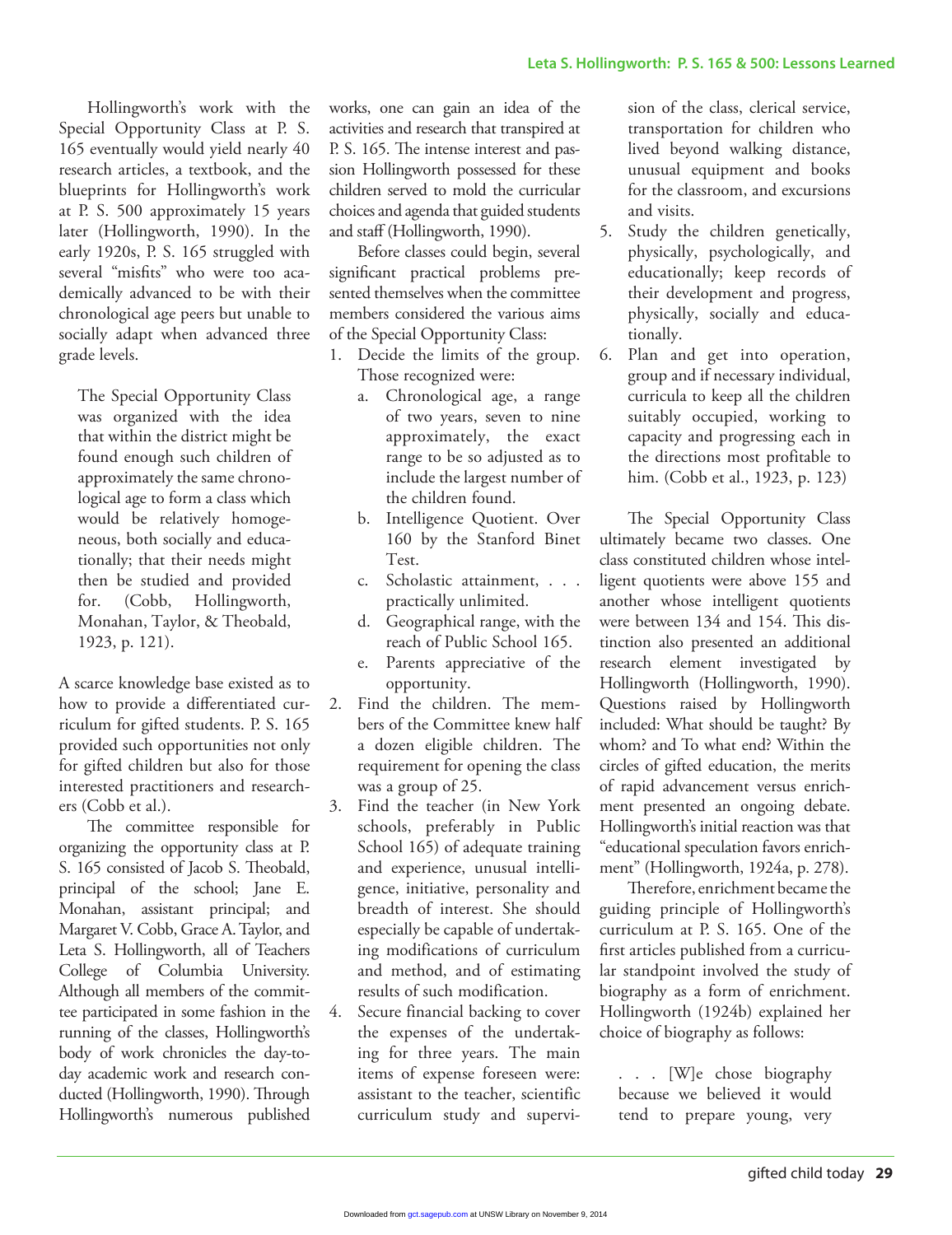gifted children for the life of which they are capable, because at the age of 8 to 10 years they are intellectually ready to profit by it, because attitudes and ideals formed in childhood have great influence, and because biography is not offered elsewhere in the usual, established curriculum. (p. 281).

Hollingworth herself conducted the initial lessons on biography. Forty minutes each Tuesday morning were allocated to the study. Reports were presented in seminar style, and each child read his or her report to the class followed by a discussion session. Their reports focused on such eminent persons as Julius Caesar, George Washington, Queen Victoria, George Eliot, and Louis Agassiz. An effort was consistently made to tie the eminent person's field to the regular curriculum (Hollingworth, 1924b). The students described this area of study as "interesting and enjoyable, gives us useful knowledge, helps in other studies, gives inspiration to accomplish things, gives the pleasure of searching through many books, and teaches how people achieve great things" (Hollingworth, 1924b, p. 285).

Many of Hollingworth's thoughts on schooling and organization of the curriculum are found in *Gifted Children: Their Nature and Nurture*. Published in 1926, this work documented much of what she had learned about gifted children through her work at P. S. 165. This included the identification of a new set of challenges for the public school regarding curriculum, system changes, selection of teachers, pedagogical concerns, and differing rates of progress.

Hollingworth, too, recognized the double-edged sword rapid advancement presented for the gifted child. Asynchronous development between

intellect and physical and emotional maturity made rapid advancement difficult for many children. Hollingworth believed this problem to be most prominent during the first few years of elementary school when age discrepancies between a 5- and 8-year-old were significant. "Three years of difference at an early period in development is much greater than three years of difference later" (Hollingworth, 1926, p. 298).

Nevertheless, rapid progress did possess some advantages. Gifted students could essentially shave 3 or more years off their formal schooling and training in order to enter a profession and become self-sustaining at a much earlier age.

Time saving in the years preceding the professional school itself is suggested, because it would probably be much more difficult to arrange modification of organization there than in non-professional schools. . . . a gifted mind will want to spend unlimited time in the mastery of the special branch of knowledge chosen as a life work. (Hollingworth, 1926, p. 300)

By combining rapid advancement with segregated classes, Hollingworth offered a reasonable solution for addressing the needs of gifted children. "Special opportunity classes for gifted children certainly make it possible for such children to accomplish as much as they normally can, while in company of others of their own age" (Hollingworth, 1926, p. 300). Hollingworth noted the standard concerns voiced about segregated classes. Segregated classes were thought to encourage conceit in gifted students, stimulate jealousy in those not chosen, promote undemocratic ideals, and remove mental stimuli for students of average intelligence. She presented arguments and evidence to contradict these points. "The objection that special opportunity classes for the able . . . make the members conceited is probably groundless. . . . A pupil coming into special classes often meets his rival for the first time" (Hollingworth, 1926, p. 301). Hollingworth proposed that with the removal of the gifted students, the class would naturally seek out others to take positions of academic leadership. She also attributed the feelings of jealousy not so much to children not chosen but to their parents. The so-called "undemocratic" nature of segregated classes mirrored that of the groups formed in society of likeminded people whether based on neighborhoods, clubs, or professional associations (Hollingworth, 1926).

Hollingworth was most concerned that teachers of gifted children possess the right attitudes toward this special population of students. "The teacher must be free from unconscious jealousy and from unconfessed bias against gifted children" (Hollingworth, 1926, p. 306). Other essential traits teachers must possess included a sense of humor, patience, and "love of truth for its own sake" (p. 308 ). The teacher also should be of equally high intelligence, in order to keep up with the students and not be unduly intellectually strained (Hollingworth, 1926).

Pedagogical methods also required modification. Such modifications "can be derived by corollary from study of the psychology of these children as well as from the actual experience of the classroom" (Hollingworth, 1926, p. 308). Practice of repetitious drills in reading, arithmetic, and spelling was greatly diminished, although not abandoned altogether. Instead, Hollingworth encouraged the project method to enable students to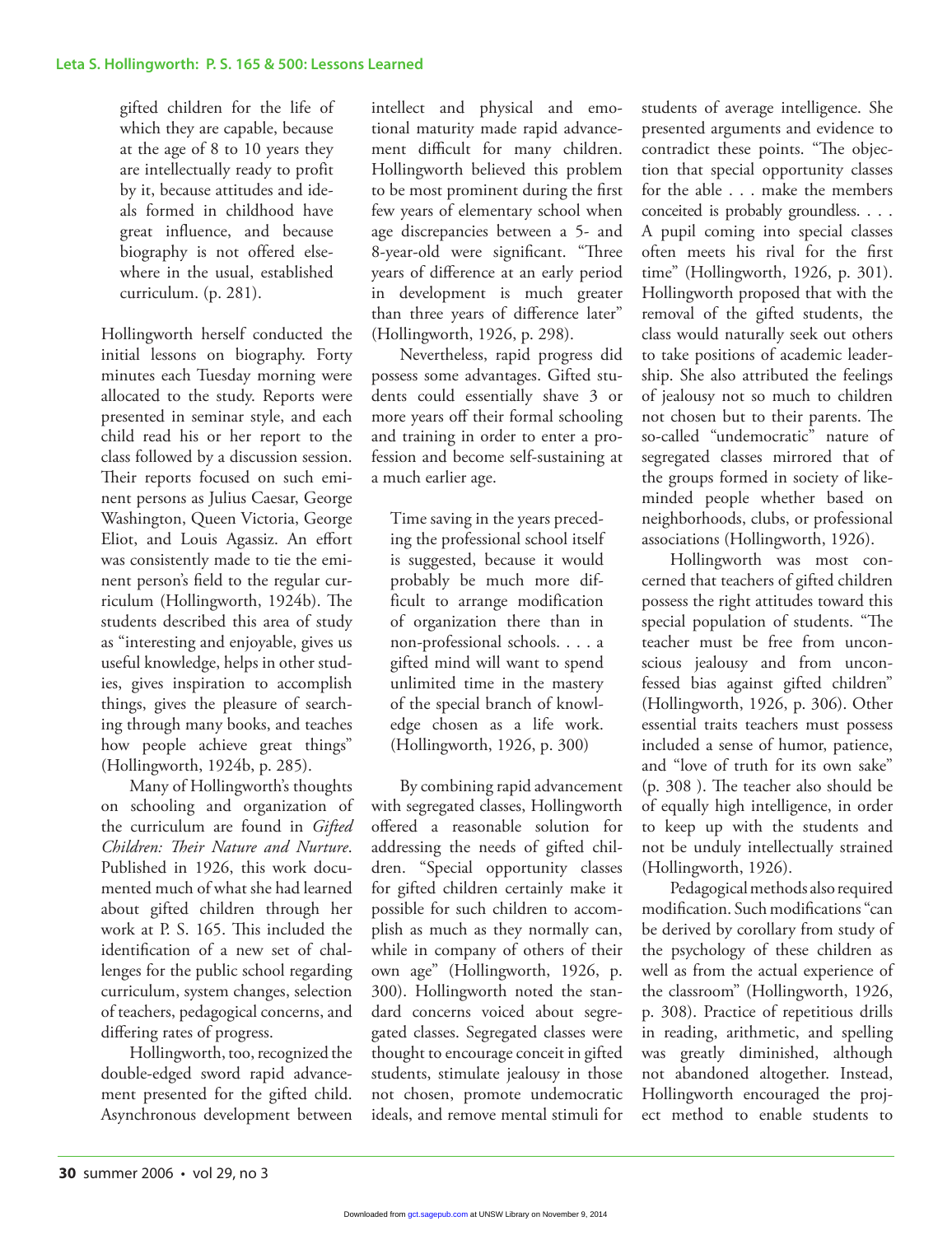draw conclusions, find patterns, and discuss themes on whatever topic of interest was under consideration. Students presented their findings or products in seminar style in order for other students in the class to have the opportunity to comment or question. This was a dramatic departure from the commonly practiced recitation method, which required all students to study the same assignment, and then the teacher would pose questions to the class a whole (Hollingworth, 1926). Hollingworth noted that many gifted students at the elementary level preferred oral presentations to written reports because their motor skills had not yet caught up with their thought processes and writing was very laborious for many of them. As a result, large numbers of P. S. 165 students learned to use a typewriter (Hollingworth, 1926).

Hollingworth advocated that all classrooms should be properly outfitted; however, gifted children required several adjustments to their environment. A library included a great number of reference books, including encyclopedias, atlases, maps, dictionaries (in both English and foreign languages), and volumes of poetry. She also suggested the addition of tables or shelves to display the numerous collections gathered by the students, ranging from stamps to various alphabets. Another break from the traditional classroom involved basic furniture. "Moveable seats and desks . . . facilitate the formation of small groups for special study hours and permit space to be cleared on occasion" (Hollingworth, 1926, p. 311). The type of classroom Hollingworth envisioned did not mesh well with desks and seats bolted to the floor, a commonplace in many American schools.

The difference between a regular classroom and that of the opportunity

room was the enrichment available to students. Hollingworth thought this was the lynchpin that made the curriculum qualitatively different from the fare offered in the regular classroom. Enrichment also helped to stem the social problems that students encountered due to rapid acceleration, thus allowing them to stay with their chronological-aged peers but still proving intellectually challenging. Hollingworth considered gifted and talented students the future originators and innovators of ideas. The curriculum Hollingworth perceived was designated to cultivate such "originality" (Hollingworth, 1926).

"To take their places in civilization, therefore, it would seem that the intellectually gifted need especially to know *the history and evolution of the life of civilized man*" (Hollingworth, 1926, p. 313). The representative curriculum of the 1920s did not present this as a "systematic body of knowledge," if at all (Hollingworth, 1926, p. 25). Hollingworth cited the favorable success of this enrichment curriculum at P. S. 165. The following comprise a list of topics offered to students under the "history of civilization": food, shelter, and clothing; health and sanitation; communication; transportation; trade; law; government; education; science; art; philosophy (history of human thought); institutions; warfare; labor; and recreations. In accordance with the project method, each student chose a topic he or she was most interested in and then developed a project focusing on the topic (Hollingworth, 1926).

Hollingworth also included a course of study entitled "Practical Banking," comparable to Lulu Stedman's study of banking in the opportunity room at the Southern Branch of the University of California. This 3-week course of study entailed four main goals:

- 1. To give information as to why banks exist; of the nature and scope of their business; of their methods of transacting business; of the services which they render to the community; as to how banks make money; as to how banks assist their customers; and of the relation between the interests of the bank and its community.
- 2. To dispel the mystery surrounding banks and bankers.
- 3. To encourage early connection and cooperation with local banks.
- 4. To instill a spirit of thrift and conservation. (Hollingworth, 1926, p. 318)

In 1926, Hollingworth urged further experimentation with curriculum for the gifted in order to determine exactly what appropriate curricular offerings most benefited gifted students. Other experimental units conducted across the country included Greek architecture, modern foreign language, appreciation of music, graphic and dramatic arts, and mythology. "A suitable literature and a feasible plan of procedure will be formulated gradually from daily life in the experimental classroom" (Hollingworth, 1926, p. 333).

In 1925, with the end of opportunity classes at P. S. 165, and in 1936, with the establishment of P. S. 500, Hollingworth published research articles based on the information garnered from her work at P. S. 165 and further studies of these students.

[W]e wrought with diligence upon the whole child for three brief years; and then we watched them through high school, and then fascinated with what we saw, we watched them through college; . . . these 56 youngsters were out of college, and I was fixing to observe them, and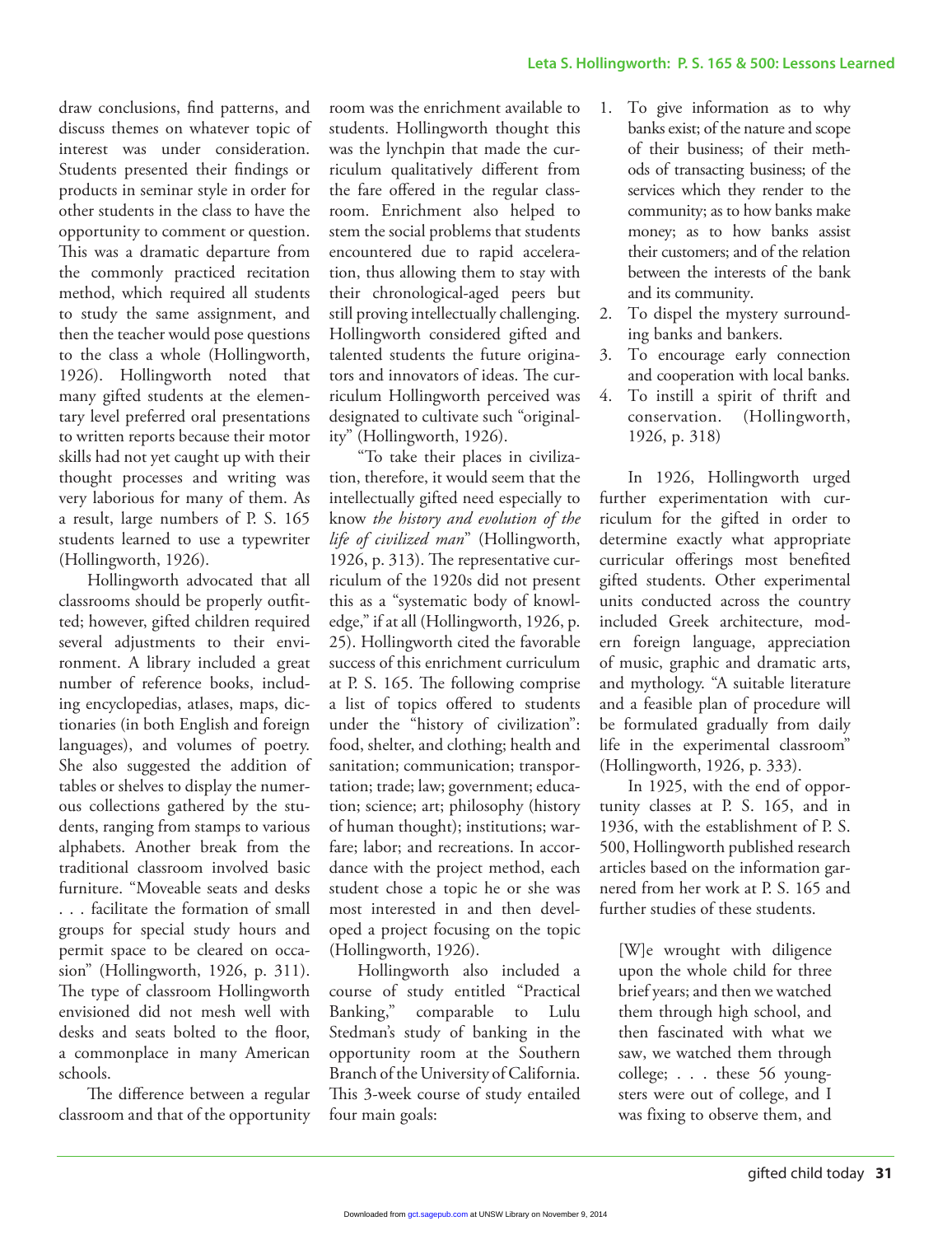them only, for the rest of my life. (as cited in Hollingworth, 1990, p. 127)

In fact, she intended for her longitudinal study of P. S. 165 to be her life's work.

However, in 1936, Hollingworth abandoned her longitudinal study of P. S. 165 students and returned to the education of gifted students with the creation of P. S. 500, Speyer School, a laboratory school for the study of exceptional children. "The education of exceptional children is not just another one of "those things." It is an issue solidly based on the verifiable facts of educational psychology" (as cited in Hollingworth, 1990, p. 128). Her work at the Speyer School consumed her and left little time to continue her longitudinal study of P. S. 165 students.

From the lessons learned from her work at P. S. 165, Hollingworth expanded, modified, and molded a curriculum that would best serve the gifted students at Speyer School. Hollingworth also chose to address the issue of emotional education and the unique perspectives gifted students held of the world around them (Hollingworth, 1990). P. S. 500 would be a joint venture between the New York City Public School and Teachers College just as P. S. 165 had been. The Speyer School had been established in 1901 as an "Experimental Station" for Teachers College where doctoral students in both psychology and education conducted studies in conjunction with Teachers College faculty. The school was purposefully located in the Lower East Side of Manhattan to serve students whose fathers were "shop-keepers, teamsters, janitors, policemen, and street-car conductors" (Lagemann, 2000, p. 115).

P. S. 500 housed exceptional children with standard deviations both above and below the norm (Hollingworth, 1936). "The unique features of Public School 500 are (1) that it is a school for exceptional children who are not mentally deficient; (2) that every pupil in the school was selected solely on the basis of mental tests; and (3) that the same pupils will be kept under experimental instruction for five years" (Hollingworth, 1936, p. 86). In fact, the majority of students at P. S. 500 had an IQ from 75–90. Fifty students tested above 130 and constituted the "Terman classes" (Hollingworth, 1936).

P. S. 500 opened on February 3, 1936. Each of the two Terman classes consisted of 25 students, with an equal number of boys and girls. All students had turned 7 years old and none were older than 9 years 7 months. Most students were between their eighth and ninth birthdays. A concerted effort was made to find children who represented "all ethnic stocks in the city" (p. 88) and who originated from every borough of New York City (Hollingworth, 1936). The majority of students at P. S. 165 had been neighborhood children from predominantly Jewish homes. Hollingworth now determined that the student body at P. S. 500 would be more representative of the greater New York City area (Hollingworth, 1990).

Much scrutiny was given to the selection of teachers for these two classes. Past teaching records and interest in experimental work were of utmost importance (Hollingworth, 1936). Hollingworth also noted "[they] rat[ed] high in all the qualities which win and keep the respect of intelligent children" (Hollingworth, 1936, p. 87). Miss Kathryn Gallagher and Mrs. Myrna Ingram Schuck held elementary teaching certificates and were chosen to teach in the Terman classes. Other instructors were hired to teach special subjects such as French, art, science, and nutrition

(Hollingworth, 1936). The school also relied on the assistance of volunteers who supplied books, furniture, and other basic needs such as plumbing repairs, "although experiments were to be undertaken, no personnel and no resources were provided" (Hollingworth, 1990).

The curricular issues that teachers faced at P. S. 165 also surfaced at P. S. 500. Hollingworth asked pointedly,

How shall we choose the materials for the world's stock of knowledge with which to enrich the intellectual life of these gifted pupils? From what premises shall we reason, in selecting materials, which they will not otherwise find the course of formal instruction? (Hollingworth, 1936, p. 87)

Revisiting the argument proposed in *Gifted Children: Their Nature and Nurture*, Hollingworth asserted that gifted students were the future authors of important ideas.

We are guided primarily by one important fact of psychology, newly learned; i.e., the fact of the restrictive nature of the world's work as regards degrees of intellect. It has been discovered that there are some kinds of work which can be done by only the highly intelligent, and by them only. (Hollingworth, 1936, p. 88)

An enriched curriculum was again Hollingworth's main approach to serving the academic needs of the P. S. 500 Terman class students. "It should afford them a rich background of ideas, in terms of which they may perceive the significant features of their own times" (Hollingworth, 1938, p. 297). To acquire this body of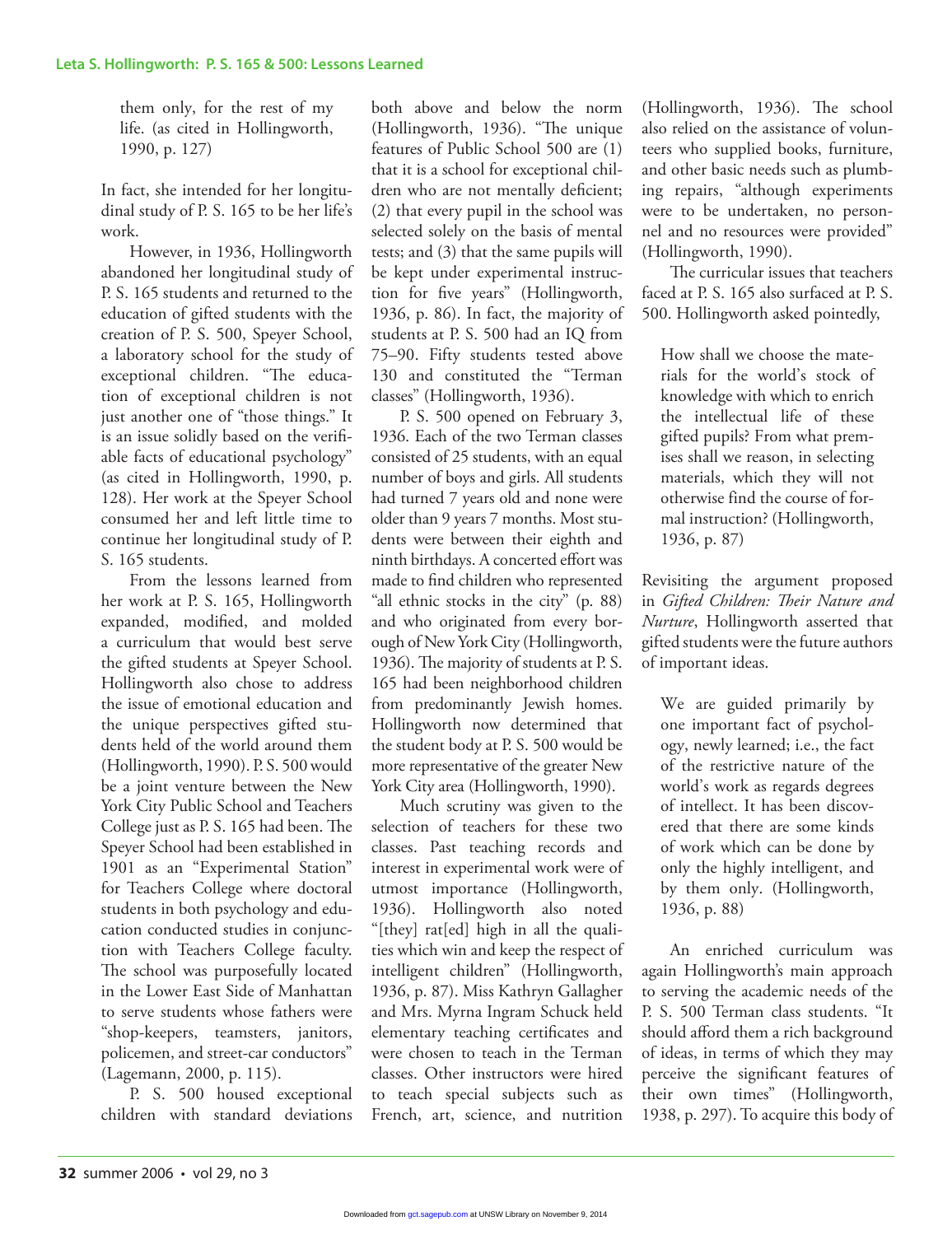knowledge, the study of "The History and Evolution of the Life of Civilized Man" introduced in *Gifted Children* was developed into the "Evolution of Common Things" by 1936. These units were the main enrichment projects undertaken by the Terman classes. The 15 topics introduced in *Gifted Children* resumed their role in the curriculum at P. S. 500. Students undertook the research and work connected with the study of common things from one of the 15 topics suggested (Hollingworth, 1938).

Fifteen years prior at P. S. 165, biography was an important component. It was still valued by Hollingworth at P. S. 500. Not only did students study the importance of things, but they also studied the minds, which brought such things to importance. "During the year 1936–1937, about one hundred persons were 'biografied' by our pupils, most of them persons who have given us important 'common things'" (Hollingworth, 1938, p. 302).

Terman class students undertook the study of French language and literature. This language was favored over others for the simple fact that a French instructor was available to the school. Hollingworth outlined three main reasons students needed to undertake the study of a foreign language, including the opportunity to meet foreign persons with whom they would exchange ideas, the early introduction of language to facilitate the mastery of such a language, and the expansion of the number of languages a student mastered from possibly two to three or more by the time they finished high school (Hollingworth, 1938).

The lion's share of Hollingworth's work in the schools focused on the early grades because, she believed, ". . . it is in the primary and elementary school that the very intelligent child most especially needs a supplement to the

standard curriculum" (Hollingworth, 1939a, p. 90). Still, Hollingworth did exert enough forethought to address the quandary that students would face as they transitioned to high school. In 1939, the first group of students who enrolled at P. S. 500 three years earlier was being promoted to high school at the age of 13. A dialogue ensued between the elementary and high school educators as to the chief issues at hand. The following nine questions emerged:

- 1. Why is 13 years to be chosen as the optimum age for the transition?
- 2. Why is junior high school omitted from the picture?
- 3. What ceremony, if any, should mark the transition to senior high school?
- 4. What items of cumulative record should accompany the pupil as he or she enters high school?
- 5. What differences are there in the demands of high school, as compared with the elementary school, which would affect the minimum I. Q. at which enrichment is needed in the high school? Is enrichment needed in the high school at 130 I. Q. (S-B)?
- 6. The point at which enrichment begins to be needed having been determined experimentally, how should the secondary school organize to provide a genuine education for pupils at and above that level?
- 7. Assuming an enrichment program for pupils above 150 I. Q. (S-B) desirable or imperatively necessary in high schools, what matters shall be agreed upon to enter into the curriculum?
- 8. Shall we guide all of our highly intelligent elementary-school pupils into the college preparatory courses? Or shall some of

them be so guided that they will end high school without the 'credits' for college?

9. What can and should public schools do for those few pupils who test at or above 170 I. Q. (S-B), for whom no experimental work so far done is of much real effect, either in elementary or secondary school? (Hollingworth, 1939a, pp. 93–94)

After surveying other teachers and students from P. S. 165, educators agreed that age 13 was the best age to transition to high school. At this age, conservation of time in school was achieved without the social issues that immaturity (both physically and emotionally) had presented former students of P. S. 165. The boys especially voiced concerns over their entering college at 15 and the social tensions that would arise. P. S. 500 originated with a 5 year plan making junior high obsolete, entering at age 8, exiting at age 13, with direct admission to high school. Because the student body as a whole would not be graduating together, several students would graduate at the end of each term, and no formal ceremony was deemed necessary. A cumulative record including aptitude and achievement test scores, teacher ratings of various character traits, and health and attendance records were transferred along with the student when he or she would transition to high school (Hollingworth, 1939a).

Hollingworth noted that students who scored 130 to 150 IQ would be sufficiently challenged by college preparatory courses at the high school level. However,

What these pupils need is merely freedom from the presence of great masses of classmates who are mentally unadapted to the college preparatory course, and